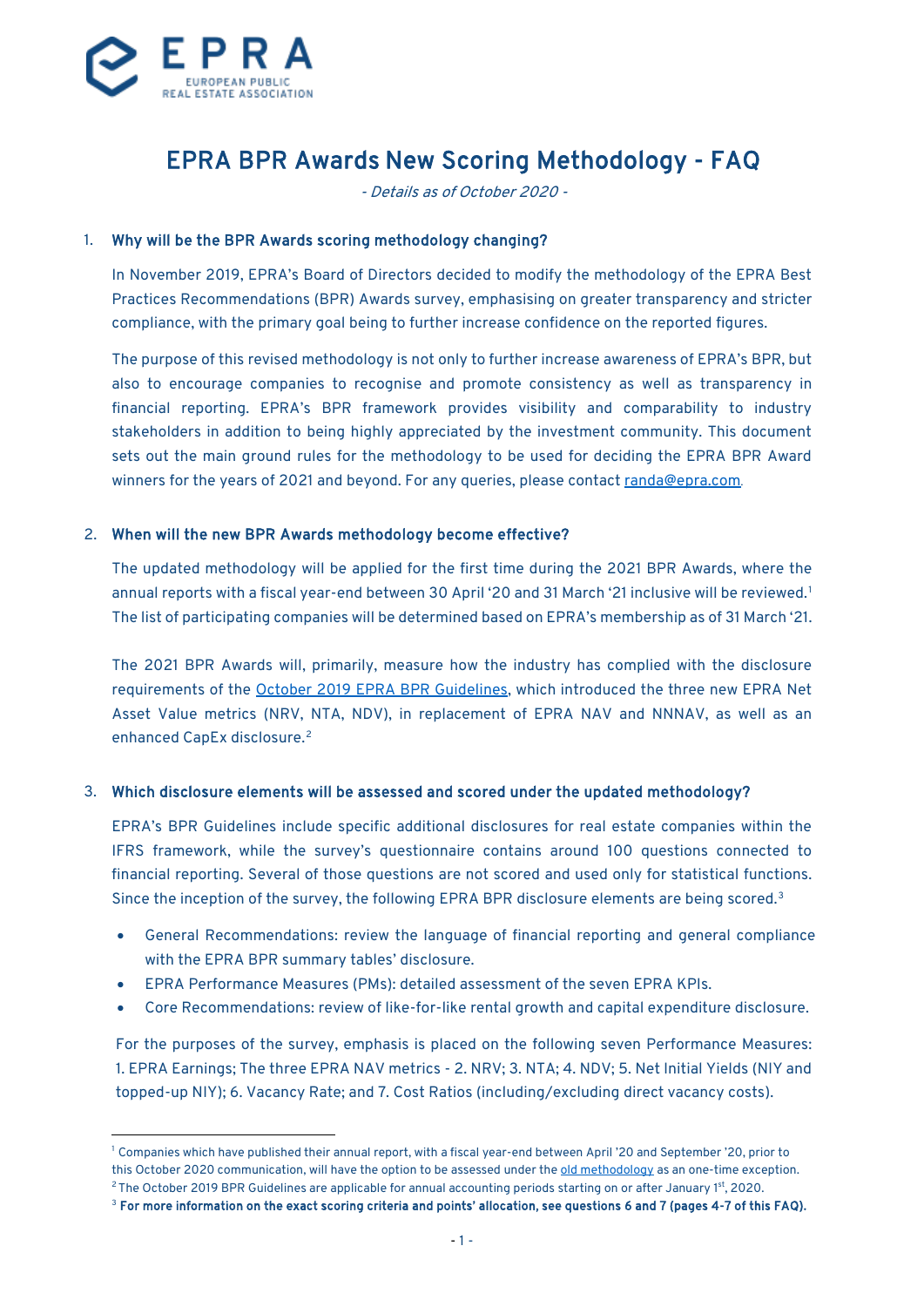

# 4. What are the main changes introduced by the revised BPR Awards scoring methodology?

There will be no changes on the General Recommendations and Core Recommendations disclosure elements, however the new methodology will affect how the EPRA Performance Measures (KPIs) will be scored and assessed, starting from the 2021 BPR Awards and beyond.

#### A. Zero-scoring policy

The primary change in the new scoring methodology will be the introduction of a zero-scoring concept, which would be applicable to all seven EPRA Performance Measures (KPIs). Under this revised approach, not disclosing a KPI's underlying calculation will result in a zero score for that KPI.

It is recommended that the calculation of the KPI is shown in compliance with the schedules outlined in the BPR guidance. A company may also choose a different presentation format, however it must ensure that all variables relevant to the KPI's calculation are reported and reconciled accordingly.

#### B. Disclosure of all KPI's variations

Under the new methodology, all KPI's variations must be disclosed, along with the underlying calculation for each KPI's variation, in order to be allocated any points for that KPI. If this does not apply, then those KPIs would be considered as not disclosed and, hence, no points would be granted.

#### C. Joint-scoring policy

Furthermore, a joint-scoring concept will be introduced for those Performance Measures for which there are several variations, such as the three new EPRA NAVs (NRV, NTA, NDV), the two Net Initial Yields (NIY and topped-up NIY) and the two Cost Ratios (including and excluding direct vacancy costs).

In order to be awarded any points for those KPIs, the company must disclose all KPIs' different variations and including the underlying calculation for each KPI's variation, with no exceptions. This would result in full compliance with the KPI's main disclosure requirements.

However, if only one variation of the KPI has been disclosed, or if the underlying calculation has not been provided for one of the KPI's variations, then, under joint-scoring, this would result in zero compliance with the disclosure requirements of the KPI, meaning that no points would be granted (i.e. the combined score for all KPI's variations will become zero).

#### D. Gold Award eligibility

Only those companies which have demonstrated full compliance with the three aforementioned rules (points A to C above) would be eligible for the Gold Award.

Effectively, under the new scoring system, to be eligible for the Gold Award, a company must comply with all following conditions:

- Achieve a total score above 80% (see question 7, under page 6 for more details);
- Disclose all seven Performance Measures (PMs), including all variations for each PM;
- Disclose the underlying calculations for each of the seven Performance Measure, including the underlying calculation for all variations of each PM;
- Comply with the zero-scoring and joint-scoring policy in full and with no exceptions.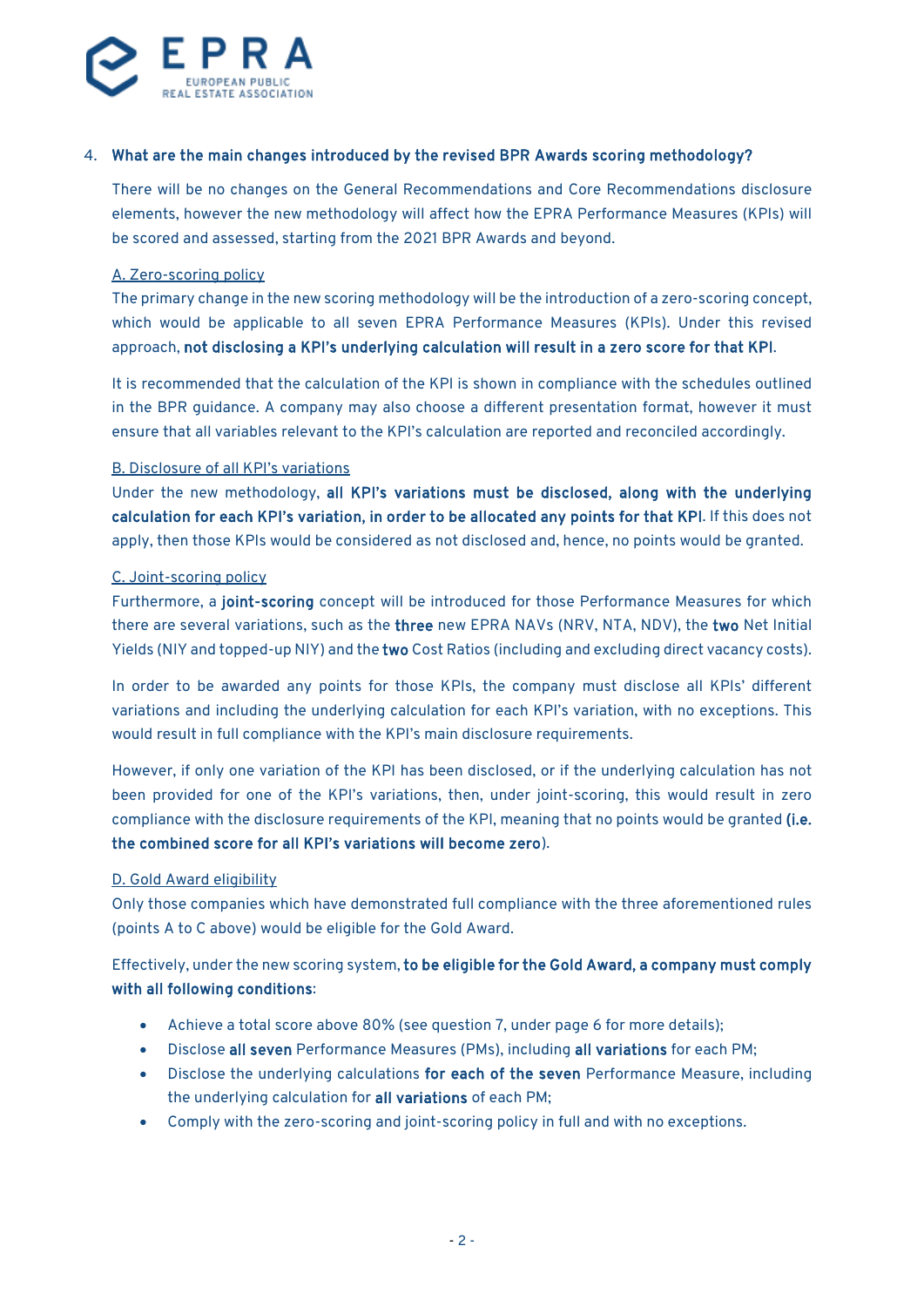

# 5. How will full compliance or zero compliance with a KPI's disclosure requirements be determined?

Under the new methodology, a company must demonstrate full compliance with a Performance Measure's main disclosure requirements and the revised rules to be awarded any points. In the event where partial or no compliance is observed, then no points would be granted (i.e. zero compliance).

In effect, the following rules would apply to determine whether full compliance or zero compliance with the primary disclosure requirements has been observed. The procedure followed would depend on the nature of the EPRA Performance Measure (KPI) and whether the KPI has several variations or not.

#### A. Only one KPI variation

For those EPRA Performance Measures for which there is only one variation (e.g. EPRA Earnings/EPS and Vacancy Rate), full compliance with the primary disclosure requirements and points' allocation for the purposes of the survey will be determined as follows:

- 1. As a first step, the company must disclose the EPRA KPI.
- 2. As a second step, the KPI's disclosure must be accompanied with its underlying calculation.
- 3. If both above conditions are met (points 1 and 2), then this would result in full compliance with the KPI's main disclosure requirements, meaning that points will be allocated.
- 4. If any of the above conditions is not met (point 1 or 2), then this would result in zero compliance with the KPI's disclosure requirements, meaning that the company will not receive any points for this Performance Measure (i.e. zero scoring).
- 5. In case point 4 applies (i.e. zero compliance), then this would also mean that the company would not be eligible to qualify for the Gold Award.

#### For a visualisation (flowchart) of the above steps & compliance examples, see question 8, page 7.

#### B. Several KPI variations

For those EPRA Performance Measures for which there are several variations (e.g. three NAV metrics – NRV, NTA, NDV; Two Net Initial Yields - NIY & topped-up NIY; two Cost Ratios – including & excluding direct vacancy costs), full compliance with the primary disclosure requirements and points' allocation for the purposes of the survey will be determined as follows:

- 1. As a first step, the company must disclose all variations of the EPRA KPI.
- 2. As a second step, all variations of the KPI must be accompanied with their underlying calculations.
- 3. As a third step, all KPI's variations will be scored jointly, meaning that the above points (1 and 2) must be applied in full for all KPI's variations and with no exceptions (i.e. no partial compliance).
- 4. If all three above conditions are met (points 1 to 3), then this would result in full compliance with the KPI's main disclosure requirements, meaning that points will be allocated.
- 5. If any of the above conditions is not met (point 1 or 2 or 3), then this would result in zero compliance with the KPI's disclosure requirements, meaning that the company will not receive any points for this KPI - i.e. zero and joint-scoring applies, resulting in the combined score for all KPI's variations to become zero.
- 6. In case point 5 applies (i.e. zero compliance), then this would also mean that the company would not be eligible to qualify for the Gold Award.

#### For a visualisation (flowchart) of the above steps & compliance examples, see question 9, page 8.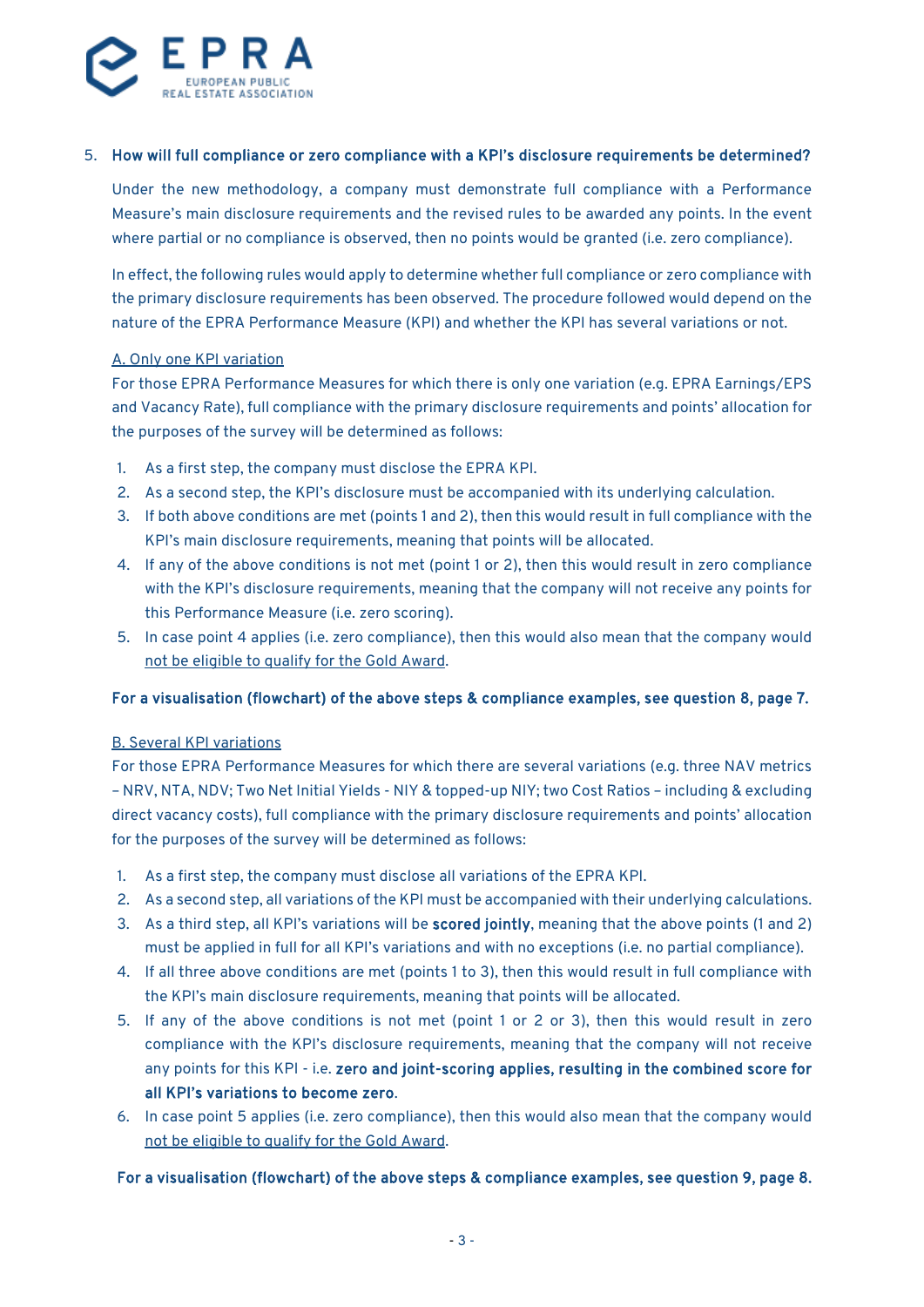

# 6. Which are the detailed scoring criteria under the updated BPR Awards methodology?

The following BPR disclosure elements will be assessed and scored under the new survey:

# A. General Recommendations

| Reference      | Guidelines Recommendation                                                                                                                                   | <b>EPM</b> | Core        | Additional<br><b>Disclosure</b> |
|----------------|-------------------------------------------------------------------------------------------------------------------------------------------------------------|------------|-------------|---------------------------------|
| 2 <sup>1</sup> | <b>EPRA BPR - GENERAL RECOMMENDATIONS</b>                                                                                                                   |            |             |                                 |
| 2.1            | Language of financial reporting                                                                                                                             |            |             |                                 |
|                | Financial reports in English                                                                                                                                |            | x           |                                 |
|                | Websites and press releases in English                                                                                                                      |            | x           |                                 |
| 2.2            | <b>Compliance with EPRA BPR</b>                                                                                                                             |            |             |                                 |
|                | Include summary table similar to the one found on<br>page 7 of the Oct 2019 Guidelines, which includes the<br>seven EPRA Performance Measures               |            | $\mathbf x$ |                                 |
|                | Clearly indicate within management report or website which<br>EPRA BPR have been disclosed and where a user can find<br>these disclosures within the report |            | x           |                                 |

# B. EPRA Performance Measures (EPM)

| <b>Guidelines</b><br>Reference | Recommendation                                                                                                                                                                                                                                                                                                                                                                                                                            | <b>EPM</b>  | Core | Additional<br><b>Disclosure</b> |
|--------------------------------|-------------------------------------------------------------------------------------------------------------------------------------------------------------------------------------------------------------------------------------------------------------------------------------------------------------------------------------------------------------------------------------------------------------------------------------------|-------------|------|---------------------------------|
| 3                              | <b>EPRA PERFORMANCE MEASURES</b>                                                                                                                                                                                                                                                                                                                                                                                                          |             |      |                                 |
| 3.1                            | <b>EPRA Earnings and EPS</b>                                                                                                                                                                                                                                                                                                                                                                                                              |             |      |                                 |
|                                | Disclose EPRA Earnings and EPRA Earnings per Share (EPS),<br>along with their underlying calculations, in accordance with the<br>recommendations in Section 3.1 of the October 2019 BPR.                                                                                                                                                                                                                                                  | x           |      |                                 |
| 3.2                            | <b>EPRA NAV metrics</b>                                                                                                                                                                                                                                                                                                                                                                                                                   |             |      |                                 |
|                                | Disclose EPRA Net Reinstatement Value (NRV) and NRV per<br>share, including their underlying calculations.                                                                                                                                                                                                                                                                                                                                | X           |      |                                 |
|                                | Disclose EPRA Net Tangible Assets (NTA) and NTA per share,<br>including their underlying calculations.                                                                                                                                                                                                                                                                                                                                    | $\mathbf x$ |      |                                 |
|                                | Disclose EPRA Net Disposal Value (NDV) and NDV per share,<br>including their underlying calculations.                                                                                                                                                                                                                                                                                                                                     | $\mathbf x$ |      |                                 |
| 3.3                            | EPRA Net Initial Yield (NIY) and 'topped-up' NIY                                                                                                                                                                                                                                                                                                                                                                                          |             |      |                                 |
|                                | Disclose EPRA NIY and 'topped-up' NIY, along with their<br>underlying calculations, in a format comparable with that<br>included in Section 3.3 of the Oct 2019 Guidelines.                                                                                                                                                                                                                                                               | x           |      |                                 |
| 3.4                            | <b>EPRA Vacancy Rate</b>                                                                                                                                                                                                                                                                                                                                                                                                                  |             |      |                                 |
|                                | Disclose EPRA Vacancy Rate, along with its detailed calculation<br>(ERV of vacant space and of the whole portfolio), including<br>additional commentary and analysis to explain any significant or<br>distorting factors or likely future trends in the Vacancy Rate.                                                                                                                                                                     | $\mathbf x$ |      |                                 |
| 3.5                            | <b>EPRA Cost Ratios</b>                                                                                                                                                                                                                                                                                                                                                                                                                   |             |      |                                 |
|                                | Disclose both variations of the EPRA Cost Ratios (including and<br>excluding direct vacancy costs), along with the underlying<br>calculation for each variation.<br>In addition, disclose additional information on the full (i.e. nominal)<br>amount of overheads and operating expenses capitalised (even if<br>these are nil) as well as an explanation of the policy with respect to<br>capitalising overhead and operating expenses. | x           |      |                                 |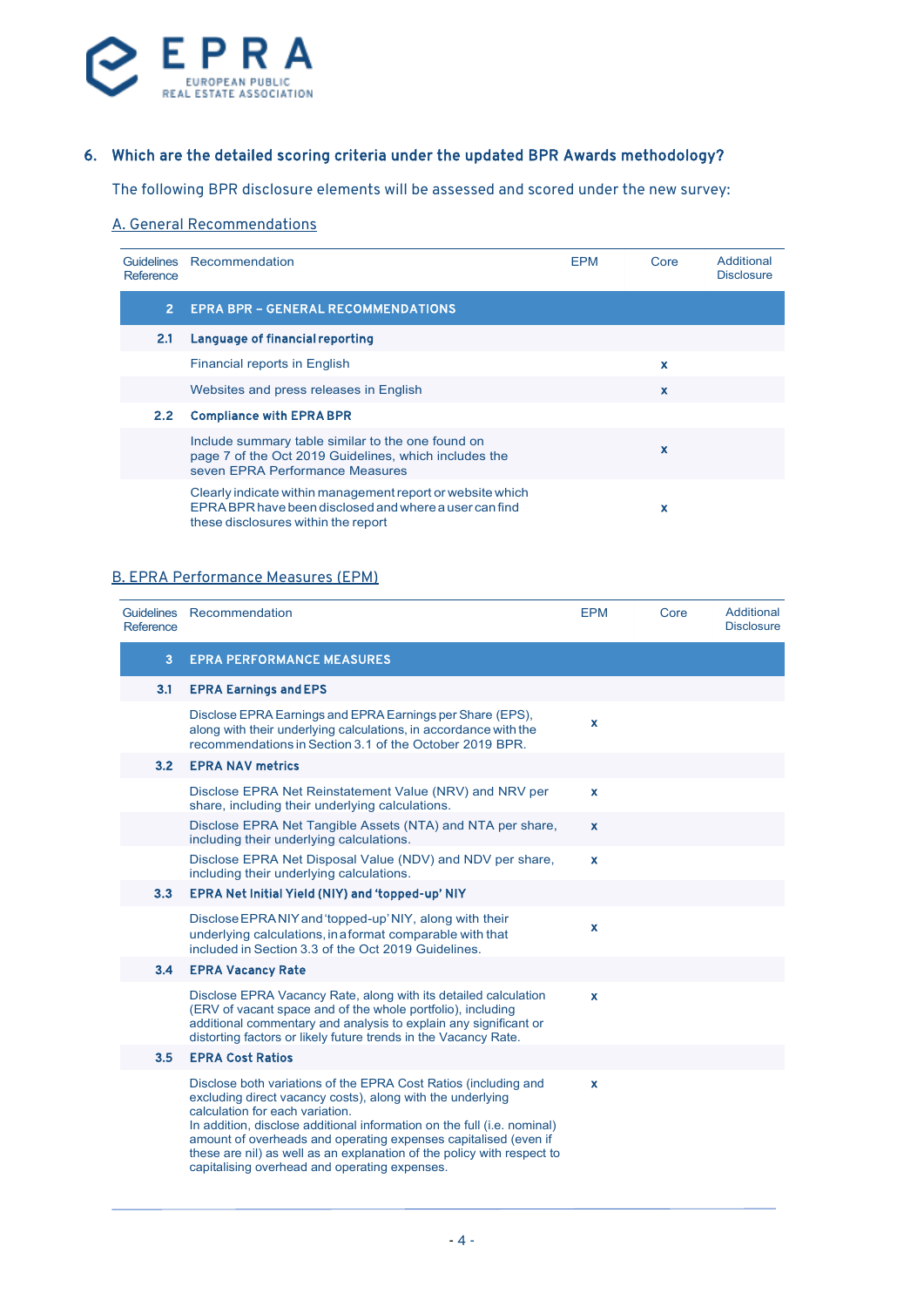

# C. Core Recommendations

• Like-for-like rental growth reporting

| Reference | Guidelines Recommendation                                                                                                                                                        | <b>EPM</b> | Core        | Additional<br><b>Disclosure</b> |
|-----------|----------------------------------------------------------------------------------------------------------------------------------------------------------------------------------|------------|-------------|---------------------------------|
| 4         | <b>INVESTMENT PROPERTY REPORTING</b>                                                                                                                                             |            |             |                                 |
| 4.5       | Like-for-like rental growth reporting                                                                                                                                            |            |             |                                 |
|           | Disclose the like-for-like rental growth for each significant<br>sector of the portfolio and each geographical business<br>segment at least twice a year                         |            | $\mathbf x$ |                                 |
|           | Growth figures should be calculated year-on-year. Publish<br>the growth in absolute amounts, applying fixed foreign<br>currency exchange rates, as well as on a percentage basis |            | x           |                                 |
|           | Describe the size, in value, of the total portfolio or<br>investment portfolio on which the like-for-like rental growth<br>is based                                              |            | x           |                                 |
|           | Disclose the basis and assumptions underlying the like-for-<br>like information                                                                                                  |            | x           |                                 |

# • Capital expenditure reporting

| Reference | Guidelines Recommendation                                                                                                                                                                                                                                                                                                 | <b>EPM</b> | Core         | Additional<br><b>Disclosure</b> |
|-----------|---------------------------------------------------------------------------------------------------------------------------------------------------------------------------------------------------------------------------------------------------------------------------------------------------------------------------|------------|--------------|---------------------------------|
| 4         | <b>INVESTMENT PROPERTY REPORTING</b>                                                                                                                                                                                                                                                                                      |            |              |                                 |
| 4.7       | <b>Capital expenditure disclosure</b>                                                                                                                                                                                                                                                                                     |            |              |                                 |
|           | Information on capital expenditure disclosure in accordance<br>with 4.7 of the October 2019 BPR Guidelines.                                                                                                                                                                                                               |            | $\mathbf x$  |                                 |
|           | More specifically, the following disclosure is required in a<br>table format comparable to that found under section 4.7:                                                                                                                                                                                                  |            | $\mathbf x$  |                                 |
|           | • Acquisitions<br>• Development<br>• Investment properties<br>- Incremental lettable space<br>- No incremental lettable space<br>- Other material non-allocated types of expenditure<br>- Capitalised interest (if applicable)<br>• Total CapEX<br>• Conversion from accrual to cash basis<br>• Total CapEx on cash basis |            |              |                                 |
|           | Additional CapEx recommended disclosure:                                                                                                                                                                                                                                                                                  |            |              |                                 |
|           | A brief analysis for each item within the CapEx table<br>$\bullet$                                                                                                                                                                                                                                                        |            | $\mathbf{x}$ |                                 |
|           | Separation of CAPEX between JV property data and<br>the wholly-owned (group share)                                                                                                                                                                                                                                        |            | X            |                                 |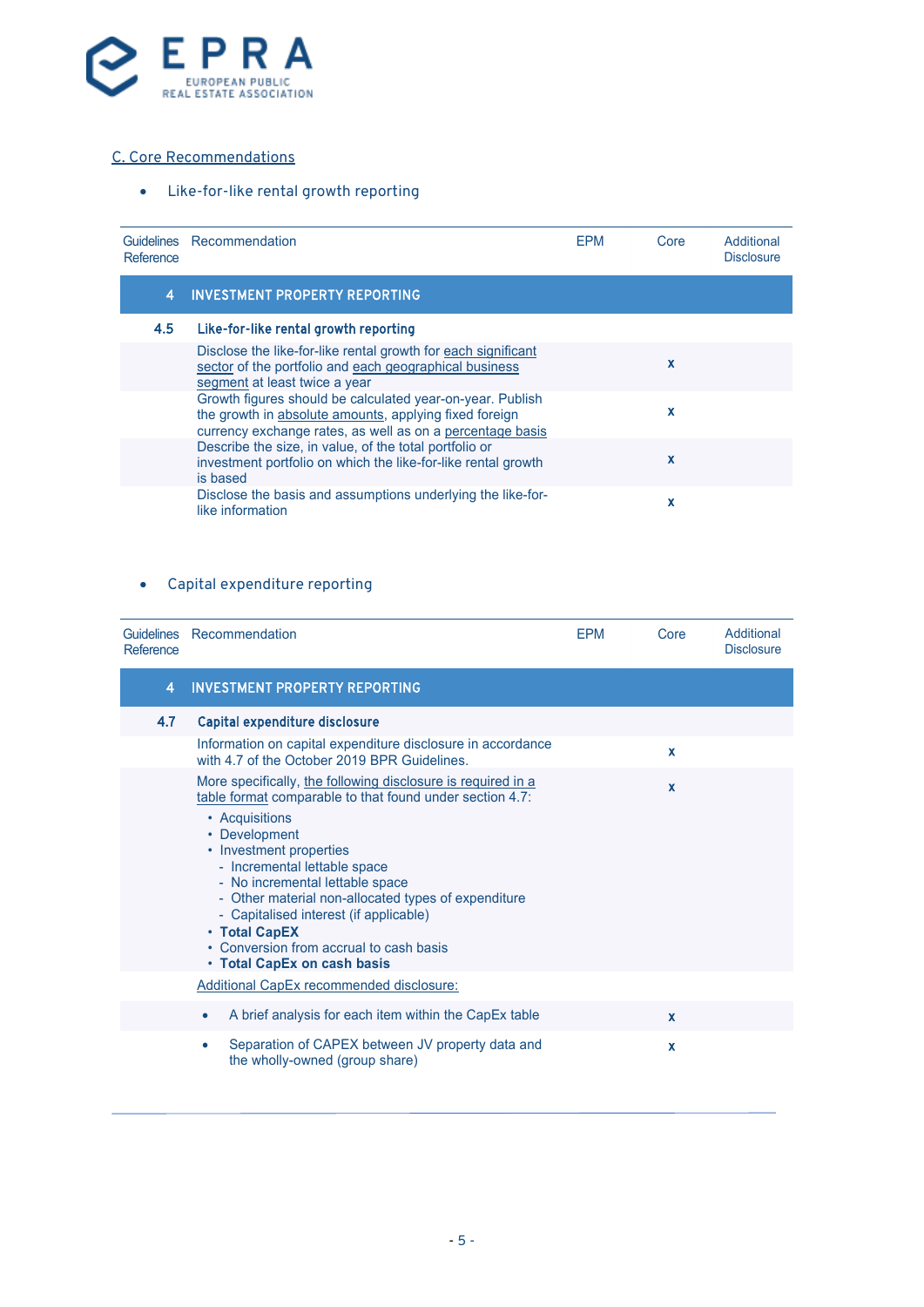

# 7. What will be the total points' allocation for each recommendation under the new methodology?

For the purposes of the survey, the following allocation of points will be applied:

#### A. Total allocation of points

| A. Total Points Allocation                                                               | 2020/2021<br><b>PTS</b> | 2020/2021<br>Weight |
|------------------------------------------------------------------------------------------|-------------------------|---------------------|
| <b>General Recommendations</b>                                                           | 2.8                     | 6%                  |
| <b>EPRA Performance Measures</b>                                                         | 36.0                    | 75%                 |
| <b>Core Recommendations</b><br>(Like-for-like Rental Growth &<br><b>CAPEX Reporting)</b> | 9.2                     | 19%                 |
| <b>TOTAL</b>                                                                             | 48.0                    | 100%                |

#### B. EPRA Performance Measures – points' allocation

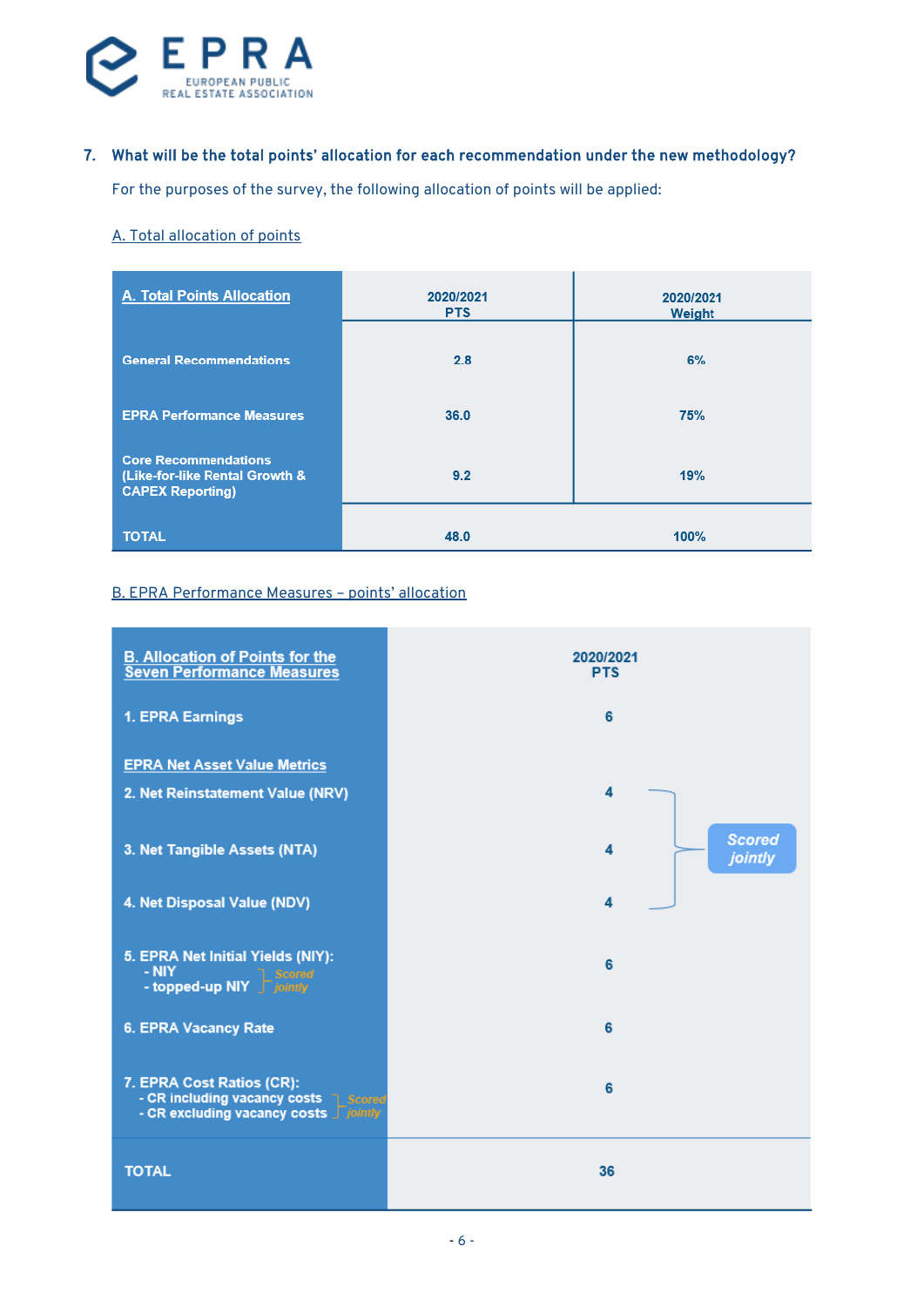

### C. Core Recommendations – points' allocation for Like-for-like rental growth & Capex reporting

| <b>C. Allocation of points for Core Recommendations</b> | 2020/2021<br><b>PTS</b> |
|---------------------------------------------------------|-------------------------|
| <b>Like-for-like Rental Growth Reporting</b>            | 5.5                     |
| <b>Capital Expenditure</b>                              | 3.7                     |
| <b>TOTAL</b>                                            | 9.2                     |

#### 8. What will be the scoring procedure for Performance Measures for which there is one variation?

For Performance Measures for which there is only one variation, such as **EPRA Earnings/EPS** and Vacancy Rate, the following scoring procedure will be followed to determine full or zero compliance.



Example 1: If the company has disclosed both EPRA Earnings/EPS (step 1) and the respective underlying calculations (step 2- reconciliation to IFRS Net Income), then all points would be allocated (step 3) since full compliance with the KPI's main disclosure requirements has been observed.

Example 2: If the company has not disclosed EPRA Earnings/EPS (step 1), then no points would be allocated since, for the purposes of the survey, this would translate into zero compliance with the KPI's disclosure requirements, meaning that the KPI's score will be zero.

Example 3: If the company has disclosed EPRA Earnings/EPS (step 1), but has not disclosed the respective underlying calculations (step 2 – reconciliation to IFRS Net Income), then the zero-scoring policy would be applied (step 2) and no points would be allocated, meaning the KPI's score will be zero.

Example 4: The same rationale will apply for the EPRA Vacancy rate. Full compliance with the main requirements will be observed if Vacancy Rate and its underlying calculation (ERV vacant space/whole portfolio) have been disclosed. If any of those conditions is not met, then the score will become zero.